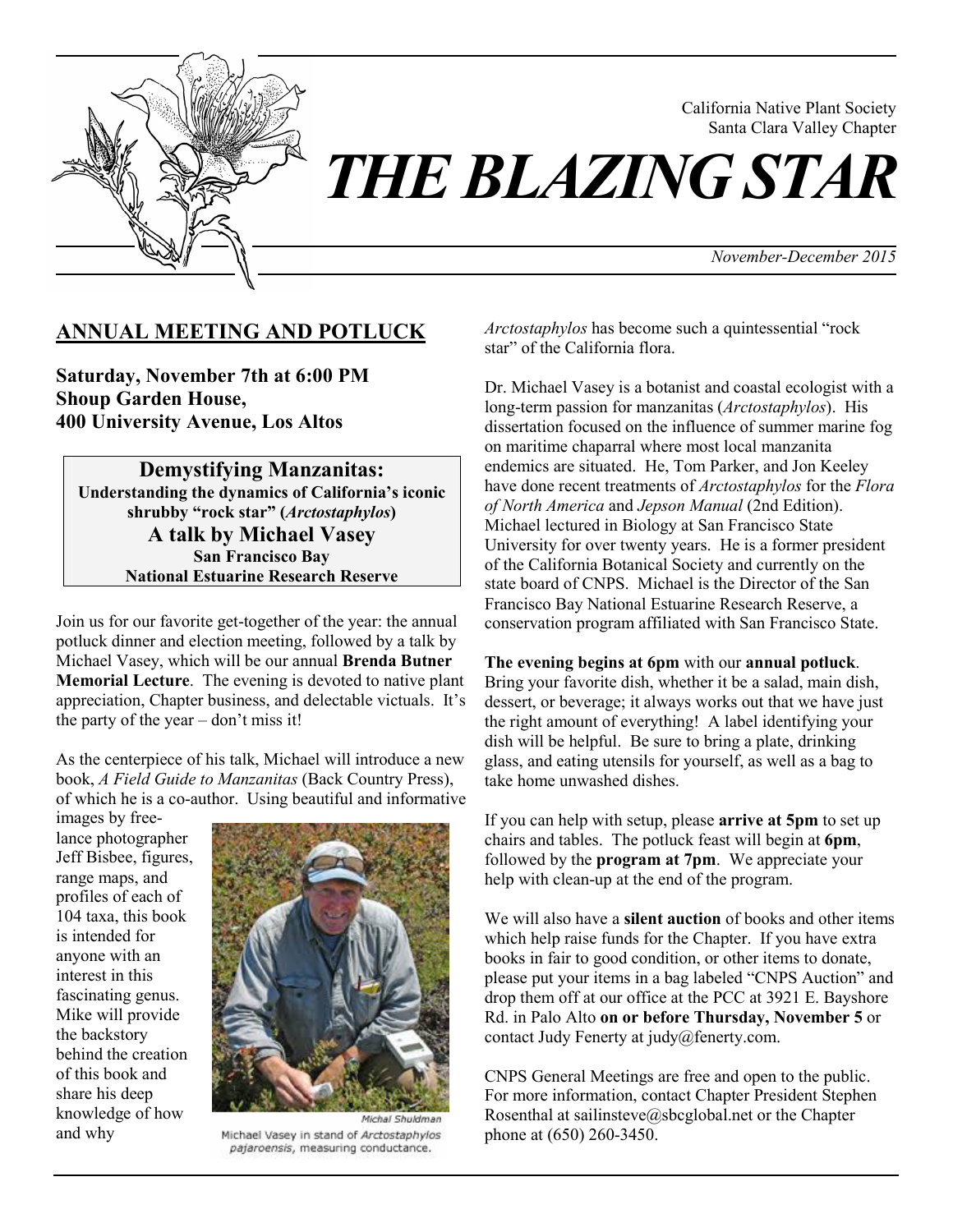**Directions: From I-280**: take the El Monte exit east. Turn left (north) on University Ave., just before Foothill Expy. The Garden House is 0.6 mile ahead on the left (west) side of the street. **From Hwy. 101**: take the San Antonio exit west/south. Go 3.5 miles. At the 3rd stoplight after crossing El Camino Real (Edith/Main), bear right on to Main St. (not sharp right into Edith). Continue on Main until it crosses Foothill Expy. and turn left immediately on to University Ave. Bear right; the Garden House is 300' ahead on the right.

## **Chapter Annual Election**

The annual potluck is also the time to elect our Chapter officers for the coming year. All Chapter members may run for office – nominations may also be made from the floor at the potluck. Here is the slate put forth by the Nominating & Leadership Committee:

| Stephen Rosenthal |
|-------------------|
| Madeline Morrow   |
| Carolyn Dorsch    |
| Radhika Thekkath  |
|                   |

The Chapter Leadership Committee thanks **all** the officers and chairs who served this year. We have several open Board and Committee Chair positions, especially **Plant Sale Coordinator, Symposium Coordinator and Conservation Chair for San Mateo County.** For more information, contact Stephen Buckhout at yscottie@pacbell.net or (408) 255-6233.

# **CHAPTER ACTIVITIES**

## **Native Plant Nursery at Hidden Villa**

Come help propagate plants for our next plant sale by volunteering at one of our nursery work sessions, every **Wednesday and Thursday,** from **Noon to 3pm** (note winter hours). Bring garden gloves, sunhat, clippers, and liquids and your lunch if you like. Other tools will be provided at the nursery. Knowledge of plants is not necessary; your willingness to help is all that's required.

The next **Monthly Member Sale** days will be **Wednesdays, November 4 and December 2, noon to 3pm.** For more information, contact Melanie Cross at melanie@pcross.com or (650) 847-1350; or Ray Deutsch at ray.deutsch@yahoo.ca or (650) 365-6136.

**Directions**: Hidden Villa is located on Moody Road west of Foothill College. From Hwy. 280 in Los Altos Hills, take the Moody Road exit and head west. Two miles west of Foothill College, look for the Hidden Villa sign and driveway on the left. Proceed over the bridge and park in the Dana Center parking lot to your right. The Nursery is at the greenhouse just beyond the Dana Center.

## **Gardening with Natives**

Gardening with Natives (GWN), a special interest group within the Chapter, includes beginning and seasoned native plant gardeners, along with landscape architects and designers. GWN offers over 30 talks at public libraries throughout the year, which are free and open to all.

This year's themes are *How I Did It* and *Maintaining Your Native Garden*. The monthly speakers will share tips on how they created their native garden or on a specific garden maintenance task. For more information, visit **www.cnpsscv.org/index.php/gardening/gardening-with-natives**.

These programs are made possible by the co-sponsoring libraries and our volunteers who help with program logistics. If you would like to help organize similar programming at a library near you, contact sdosaka@sustainable-landscape.com.

#### **Rain Gardens for Native Plants, a talk by Madeline Morrow**

#### **Monday, November 2, 7:00-8:30 PM, Belmont Library, 1110 Alameda de Las Pulgas, Belmont (650) 591-8286**

The season's first rains are pouring down, running off your roof, down your driveway and into the streets, storm drains, and ultimately to the bay and ocean. What if you could capture that runoff instead and use it for your garden, with the excess percolating downward to recharge our local aquifers and purifying the water as it passes through the soil? Learn how rain gardens keep water on site and can solve drainage issues. Find out what they are, how to construct them, and which California native plants are best suited for them.

**Madeline Morrow** is the Vice President of our Chapter of CNPS. A former computer programmer, she now volunteers in her community and works extensively on her native garden. Her garden was featured in Bay Nature Magazine in March 2013, and is regularly shown on the Going Native Garden Tour.

> **Pruning Your Native Plants, a talk by Jocelyn Cohen**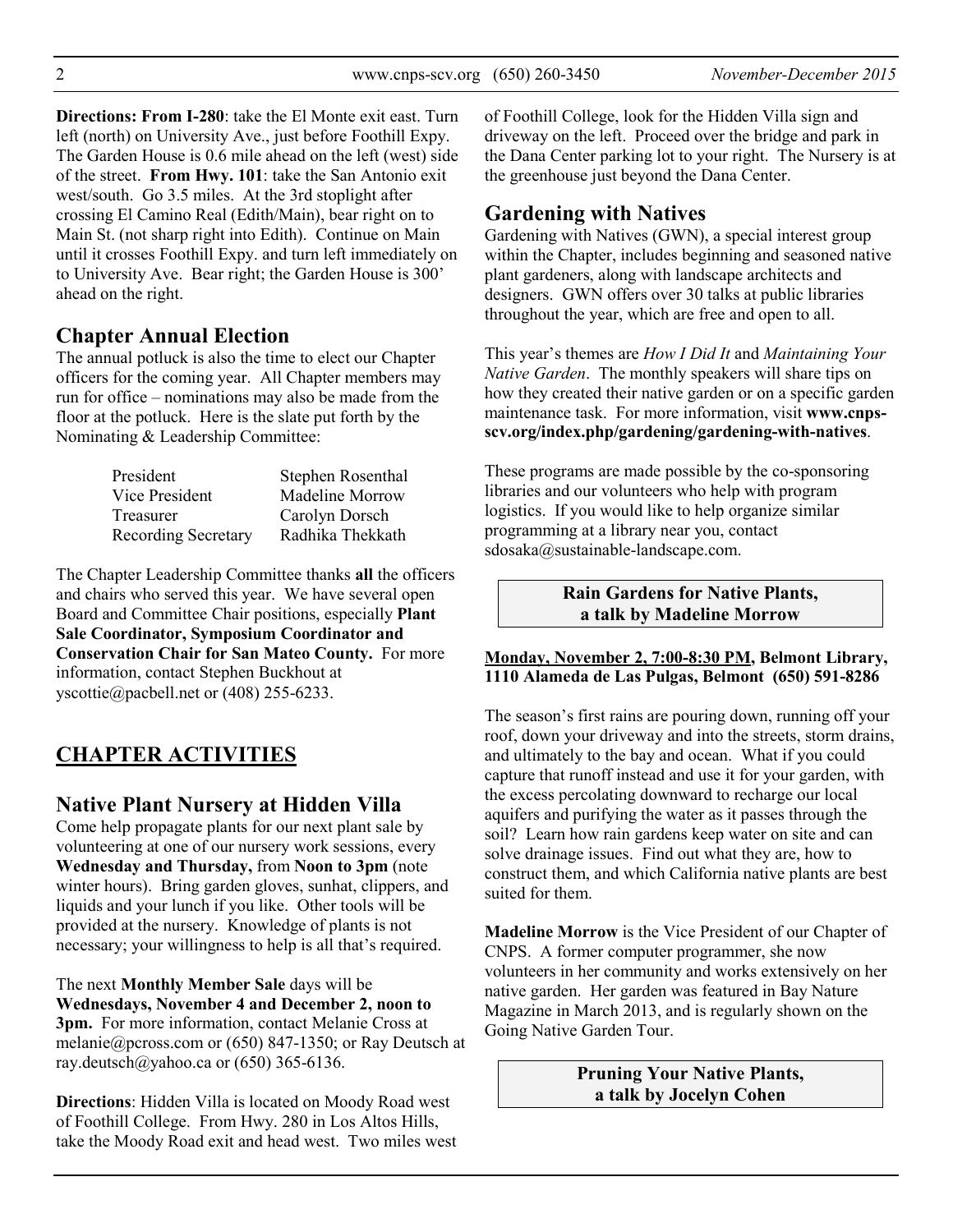**Thu., Nov. 12, 7:00-8:30 PM, Mountain View Library, 585 Franklin St, Mountain View (650) 903-6337**  A native garden looks most pleasing when it has a human touch. Shrubs and trees are at their best with occasional pruning and shaping, and now is the time to do it, before the rains come. During this presentation, you'll learn about the different forms of many native plants and how to bring out their best characteristics  $-$  and health  $-$  through proper pruning.

**Jocelyn Cohen** has extensive experience with land restoration, tree care, aesthetic pruning, organic gardening, and soil rebuilding. She teaches workshops at the East Bay Regional Parks Botanic Garden. Her business, Poetree Landscapes & Arboriculture, combines tree care and preservation with aesthetic pruning, garden design and landscape restoration.

> **How to Propagate Native Plants: Seed & Cutting Exchange, a demonstration by Stephen Rosenthal**

#### **Thu., Nov. 19, 7:00-8:30 PM, Cupertino Community Hall, 10350 Torre Avenue, Cupertino (408) 446-1677**

One of our most popular events, the Seed and Cutting Exchange arrives just in time to sow seeds and take advantage of the upcoming rains (fingers crossed!). Our speaker will discuss growing annuals, such as desert bluebells, from seed and how to keep our gardens in color all year long. He'll also talk about using a cold frame to get plants started in late fall and keep them growing all winter.

**Steve Rosenthal** is the President of our Chapter of CNPS. He retired from the high tech industry and is now a talented amateur photographer. He coordinates volunteers and restoration work in Alum Rock Park in order to bring back the local native plants and animals.

#### **Creating a Wreath with California Native Plants, a talk by Sherri Osaka two dates and locations**

**Wed., Dec. 2, 7:00-8:30 PM, Calabazas Branch Library, 1230 S. Blaney Ave., West San Jose (408) 808-3066** 

#### **Monday, Dec. 7, 7:00-8:30 PM, Milpitas Library, 160 N Main Street, Milpitas (408) 262-1171**

By selecting a variety of native foliage and berries from your garden, you can create a beautiful holiday wreath and recycle materials that you have on hand. Come watch

while the speaker discusses what types of plants to use, shows how to secure your greenery to a frame, and demonstrates how to tie a big beautiful bow before hanging it up.

**Sherri Osaka** is a licensed Landscape Architect, Bay-Friendly Qualified Designer, and started her company, Sustainable Landscape Designs, over 18 years ago. She is the chair of GWN and enjoys crafting in her spare time, while recycling all manner of materials.

### **Keying with Natives**

Join us as we learn and practice methods of identifying the native plants of our region (aka keying). From beginners to more advanced, there are challenges for all. Bring in plant samples if you have some or just come and work with the materials provided. We discuss the various plant books and practice keying with them. Microscopes are also available.

The upcoming dates are **Fridays**, **October 30, November 13 and December 11 from 6:30 - 8:30pm**. We meet at the Peninsula Conservation Center (PCC), 3921 E. Bayshore Road in Palo Alto. For more information, please contact Joe Cernac at joecernac@sbcglobal.net or (408) 292-5465; or Sally Casey at (408) 377-0989.

**Directions to the PCC:** From Hwy. 101 take the San Antonio Rd. exit and head north. Take your next left onto East Bayshore, which will curve left then right. Take your next right onto Corporation Way. Your next left is the entrance to the PCC parking lot. The meeting rooms are on the first floor.

## **CONSERVATION CORNER**

### **Conservation (Formerly LIVeCoRPs)**

Our Chapter's conservation committee meets on the **first Thursday** of the month. The next meetings will be on **Thursdays, November 5 and December 3 at 7pm** at the PCC in Palo Alto. Please join us in our important work. For questions, comments or concerns, please contact Conservation Chair Linda Ruthruff at ldrruff@hotmail.com. For **directions** to the PCC, please see the previous Keying with Natives article.

#### **Rare Plant Team - Update**

*By Toni Corelli, Rare Plant Chair, San Mateo County* After years of service to the Chapter, Don Mayall and Toni Corelli are stepping down as Rare Plant Chairs. Steve Rosenthal and Elan Alford will be the new leaders of the Rare Plant Committee starting January 2016. Our team has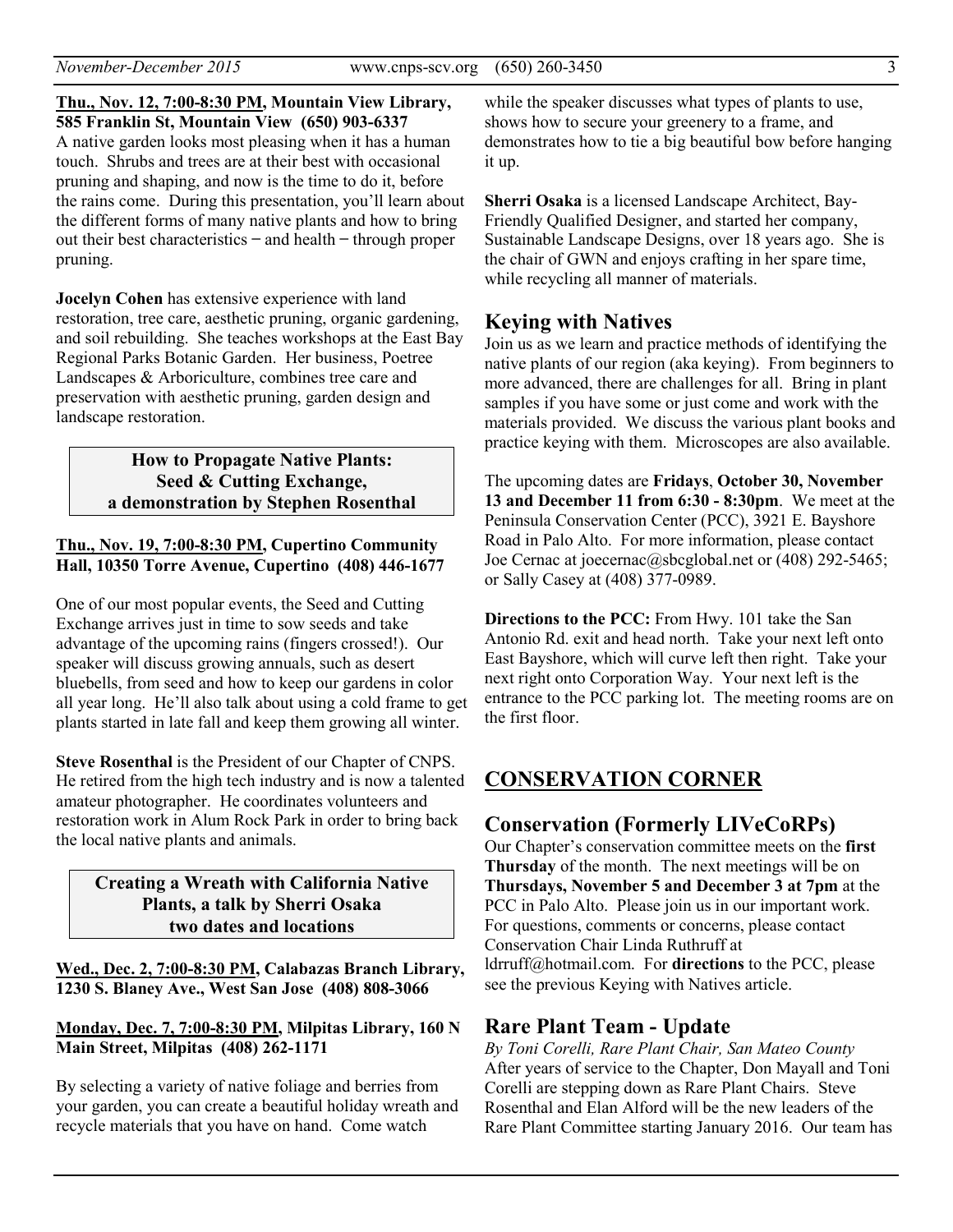grown over the years, with over ten active members; Don and Toni will continue as members of the team. Our next Rare Plant Committee meeting will be on **Thursday, Oct. 29, from 7pm to 9pm** at the Peninsula Conservation Center (PCC) in Palo Alto. For **directions** to the PCC, please see the Keying with Natives article on page 3.

We will be sharing our accomplishments and fieldwork from the 2015 season. We participated in several Rare Plant Treasure Hunts and documented over 15 rare plant species, some in new locations and others that had not been seen for years. We continue to make progress on our Rare & Endangered Plants page at: **www.cnpsscv.org/index.php/conservation/rare-plants**

Please let Toni Corelli know if you would like to attend our next meeting, or have other questions. Contact Toni at corelli@coastside.net or (650) 726-0689.



# **CHAPTER SERVICE OUTINGS**

### **Edgewood Weed Warriors**

Our 26-year volunteer restoration program strives to make Edgewood Park and Natural Preserve an inspirational showcase of all CNPS stands for. Come share the beauty of Edgewood with us, learn a ton, and help keep Edgewood native!

Our **9am Friday** sessions run year round; **5:30pm Wednesday** sessions will resume when Daylight Savings Time returns next spring.

For Edgewood Weed Warrior (EWW) information, schedules and meeting places visit **eww.cnps-scv.org** or phone Friday session leader Paul Heiple at (650) 854-7125.

## **Alum Rock Park Volunteers**

Do you like hiking in Alum Rock Park, one of the natural gems of San Jose? Do you want to give back and make it even better for humans and wildlife alike? With the support of park administration, a volunteer group has formed to pull invasive plants and restore the native habitat at the park.

Since Alum Rock Park has never been used as rangeland, it is still home to many species of native plants that have been lost from other parts of San Jose. Slopes and riparian areas provide many different microclimates and host a wide range of plant species that make this park especially deserving of conservation efforts.

We have weeding sessions **every Monday morning** and an **Inspiration Point Walk-and-Weed Day the third Saturday morning** of each month. You don't have to sign up ahead of time to join us on a weeding session, but we do ask that you visit the Yahoo Group "Alum Rock Park Volunteers" to check the schedules. The group lists what to bring and gives directions to the meeting places.

For more information, contact project lead Stephen Rosenthal at sailinsteve@sbcglobal.net or the Chapter phone at (650) 260-3450.

# **IN MEMORIAM**

# **Elly Hess, Founder and First Leader of our Weed Control Efforts at Edgewood**

#### *By Drew Shell*

Elly Hess received the first official weed abatement permit for Edgewood in July 1989, well before Edgewood was designated a natural preserve, and at a time when the future of Edgewood was still far from certain. As the "Weeder In Chief," her steadfast dedication and leadership over subsequent years resulted in huge progress in controlling a variety of targets ̶ most notably teasels and brooms, but many others as well. Elly's efforts and achievements were recognized in various fashion over the years, including being co-recipient of the first Best Friend of Edgewood award from Friends of Edgewood in 1995, and having an area at the northwest of the park officially designated by Friends of Edgewood in her honor as Elly's Meadow.

But without doubt the greatest embodiment of Elly's efforts at Edgewood is our ongoing Weed Warrior program itself, which continues to carry forward her legacy and her goals of a restored and resplendent Edgewood for all to

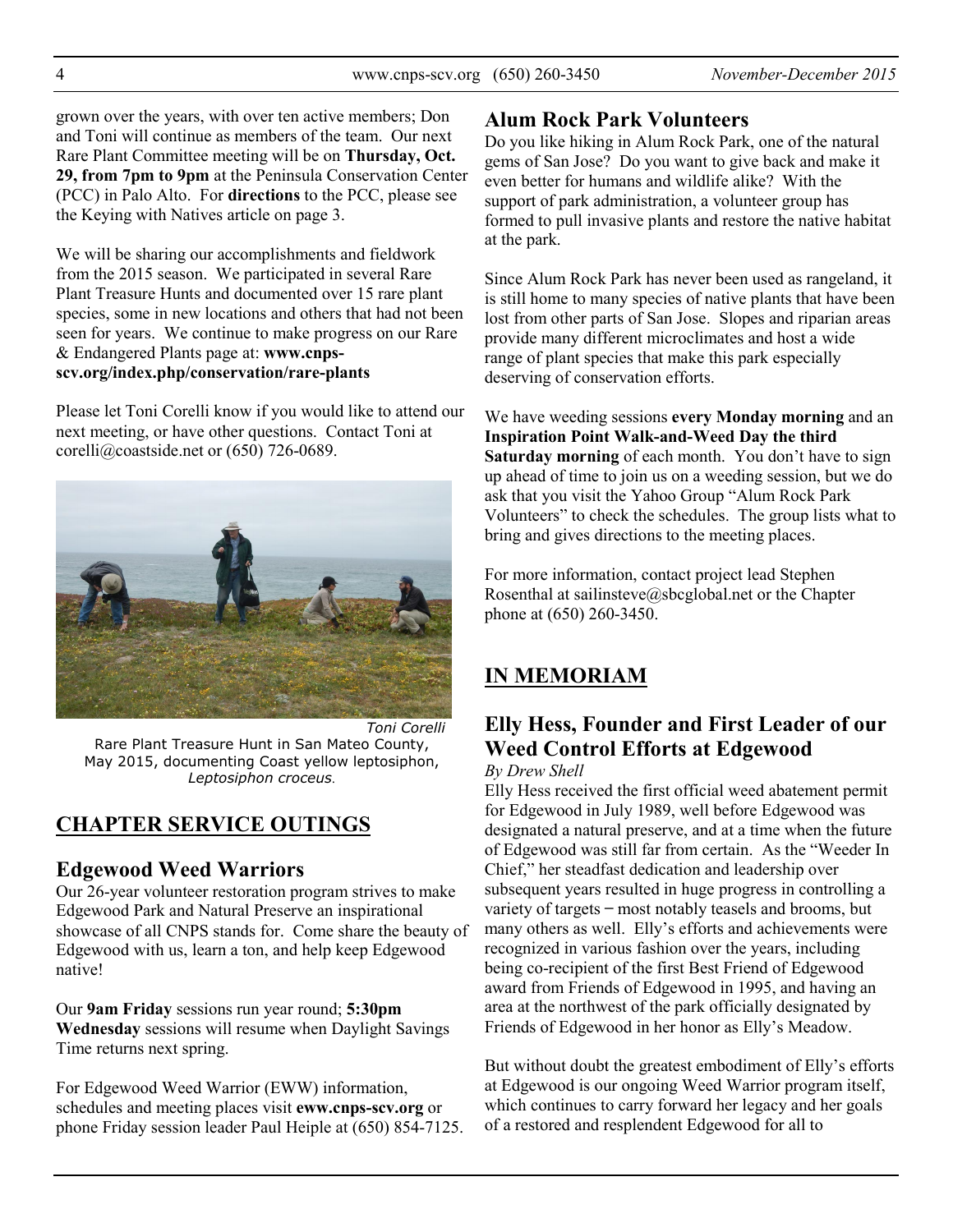appreciate and enjoy. Over 26 years later the effort she started lives on, and continues to do amazing things.

Elly loved three things: her family, her friends and her flowers. You may read her obituary at the bottom of the Edgewood Weed Warrior page of the Chapter website: visit **www.cnpsscv.org/index.php/rest oration/edgewoodpark/281-elly-hess**.



Elly Hess standing in the Carex Meadow at Edgewood Preserve

Chapter field trips are free and generally open to the public. They are oriented to conservation, protection and enjoyment of California native plants and wildlife, and we adhere to all rules and guidelines for the lands on which we are visiting.

**In our region it is very important to be prepared for hiking on rugged and steep terrain, wide temperature ranges and rapidly changing conditions at any time of year. All participants should wear sturdy footwear and carry sufficient water, sun protection, food, clothing layers, personal first aid and other supplies you may need. If you have any questions about your ability to participate in a particular field trip, please contact the trip leader in advance.** 

#### **Sun Nov 15 10am - 3:30pm Bryophytes in Pescadero County Park**

Bryologist Ken Kellman will lead us along a relatively easy hike on the Old Haul Road through second growth redwood forest. Along the way we will see and identify mosses and leafy liverworts. Side trails to Pescadero Creek may yield other liverworts. To date, there are 54 species of bryophytes known in the park.

Make sure to bring your hand lens and lunch and water to last the day. Heavy rain cancels. The trip is limited to 20 participants, so signups are required. To **reserve your spot**  and receive directions to the meeting place contact Dee Wong at dee4cnps@gmail.com or (650) 670-7797 (eves).

#### **Save the dates!**

On **January 1, 2016**, we'll have our annual **New Year's Day hike** at Año Nuevo State Reserve. On **January 11,** 

**2016** we'll have a **field trip planning meeting** at **7pm** at the PCC. See our next newsletter for details.

## **CHAPTER COUNCIL IN SAN CARLOS**

On the weekend of **December 4-6**, it's our Chapter's turn to host the quarterly CNPS Chapter Council for delegates from around the state. These meetings include opportunities to socialize and attend field trips with likeminded people working to conserve our wild places and native flora. Our Chapter last hosted Chapter Council at Santa Clara University in December 2009. This year we've chosen Casa de Flores in San Carlos as the location. Members of the State Board of Directors and the State CNPS staff will also be in attendance. Host homes and other volunteers are needed! If you can help please contact Judy Fenerty at judy@fenerty.com or (408) 655-3493 for more information, as a committee is being formed to plan this event. All CNPS members are welcome to attend; let Judy or any Board member know of your interest.

### **CHAPTER OFFICERS FOR 2015**

| <b>Title</b>     | <b>Name</b> | <b>Phone</b> | Email                |
|------------------|-------------|--------------|----------------------|
| <b>President</b> | Stephen     | (408)        | sailinsteve $\omega$ |
|                  | Rosenthal   | 923-6562     | sbcglobal.net        |
| <b>Vice</b>      | Madeline    | (408)        | madelinemorrow       |
| <b>President</b> | Morrow      | 741-1150     | @earthlink.net       |
| Recording        | Radhika     | (650)        | rthekkath@           |
| <b>Secretary</b> | Thekkath    | 473-1537     | yahoo.com            |
| <b>Treasurer</b> | Carolyn     | (650)        | cdorsch1(a)          |
|                  | Dorsch      | 804-6162     | aol.com              |
| Past             | Arvind      | (408)        | arvind.kumar $(a)$   |
| <b>President</b> | Kumar       | 715-7020     | cnps.org             |

To join our Chapter news email list please visit **www.cnpsscv.org/index.php/contact-us/sign-up.** 

Current and past Blazing Star newsletters are always online at the Chapter website's newsletter page: **www.cnpsscv.org/index.php/blazing-star-newsletter**

**DEADLINE FOR THE NEXT** *BLAZING STAR* 

**Saturday, December 5, 2015** 

**Email: newsletter@cnps-scv.org Phone: (408) 255-3767**